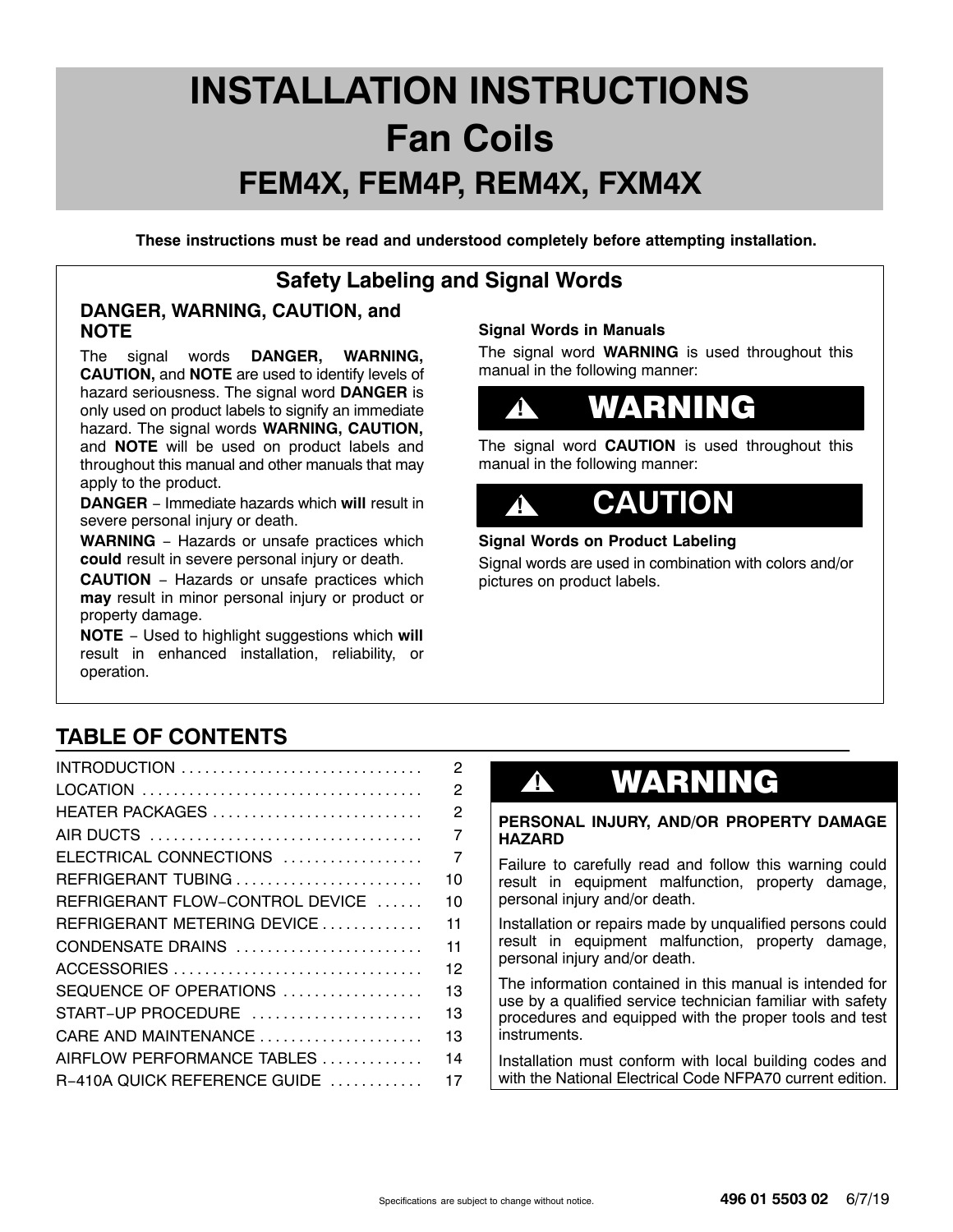Models FEM4X, FEM4P, and REM4X are for R−410A refrigerant and can be used for upflow, horizontal left or right, and downflow applications (accessory kit required for downflow). These units leave the factory compliant with low leak requirements of less than 2% cabinet leakage rate at 0.5 inches W.C. and 1.4% cabinet leakage rate at 0.5 inches W.C. when tested in accordance with ASHRAE 193 standard.

FEM4P models are available for system sizes 1−1/2 − 4 tons (18,000 − 48,000 BTUH) nominal cooling capacity. FEM4P use a refrigerant piston metering device with an ECM.

FEM4X and FXM models are available for system sizes 1−1/2 − 5 tons (18,000 − 60,000 BTUH) nominal cooling capacity. All models use an ECM motor and have a factory−installed and appropriately sized hard shut−off TXV metering device and are for R−410A refrigerant ONLY.

REM4X models are available for system sizes 1−1/2 through 5 tons (18,000 − 60,000 BTUH) nominal cooling capacity. All models use an ECM motor and have a factory−installed and appropriately sized hard shut−off R−410A TXV metering device used for R−410A refrigerant ONLY.

FEM and REM models require a field supplied air filter. Factory approved electric heater packages are available in sizes 3kW through 30kW. See Product Specification literature for available accessory kits.

## **LOCATION**

Select the best position which suits the installation site conditions. The location should provide adequate structural support, space in the front of the unit for service access, clearance for return air and supply duct connections, space for refrigerant piping connections and condensate drain line connections. If heaters are being installed make sure adequate clearance is maintained from supply duct work.

**NOTE**: If the door gasket is damaged or missing, the unit may not meet the ASHRAE 193 standard for cabinet air leakage. Contact your supplier and order kit #1191140.

Nuisance sweating may occur if the unit is installed in a high humidity environment with low airflow. On these installations a wrap of 2" (51mm) fiberglass insulation with a vapor barrier is recommended.

**NOTE:** Internal filter can be accessed from separate filter door. If the filter can **NOT** be easily accessed, a remote filter is recommended. Refer to ACCA Manual D for remote filter sizing.

# **!** WARNING

### **FIRE HAZARD**

Failure to maintain proper clearances could result in personal injury, death, and/or property damage.

When heaters are installed, maintain clearances from combustible materials as specified on unit rating plate. Do not use plastic lined or combustible flexible ducting within 36 inches of the supply end of the fan coil.

#### **See Clearances**

| <b>REQUIRED CLEARANCES - ALL MODELS inches</b> |                                     |        |  |  |  |  |  |  |  |
|------------------------------------------------|-------------------------------------|--------|--|--|--|--|--|--|--|
| (mm)                                           |                                     |        |  |  |  |  |  |  |  |
| No                                             | All Sides                           |        |  |  |  |  |  |  |  |
| Heaters                                        | <b>From Supply Duct</b>             | 0      |  |  |  |  |  |  |  |
| With<br><b>Heaters</b>                         | <b>All Sides</b>                    |        |  |  |  |  |  |  |  |
|                                                | From First 3 feet of Supply Duct to | 1 (25) |  |  |  |  |  |  |  |
|                                                | Combustibles                        |        |  |  |  |  |  |  |  |
|                                                | From Supply Duct to Combustibles    |        |  |  |  |  |  |  |  |
|                                                | after 3 feet                        |        |  |  |  |  |  |  |  |

### **HEATER PACKAGES**

Factory approved, field installed, UL listed heater packages are available from the equipment supplier. See unit rating plate for a list of factory approved heaters. Heaters that are not factory approved could cause damage which would not be covered under the equipment warranty.

### **POSITION UNIT**

Unit can stand or lie on floor, or hang from ceiling or wall. Allow space for wiring, piping, and servicing unit.



### **PROPERTY DAMAGE HAZARD**

Failure to follow this caution may result in property damage.

A field fabricated auxiliary drain pan, with a separate drain is REQUIRED for all installations over a finished living space or in any area that may be damaged by overflow from a restricted main drain pan. In some localities, local codes require an auxiliary drain pan for ANY horizontal installation.

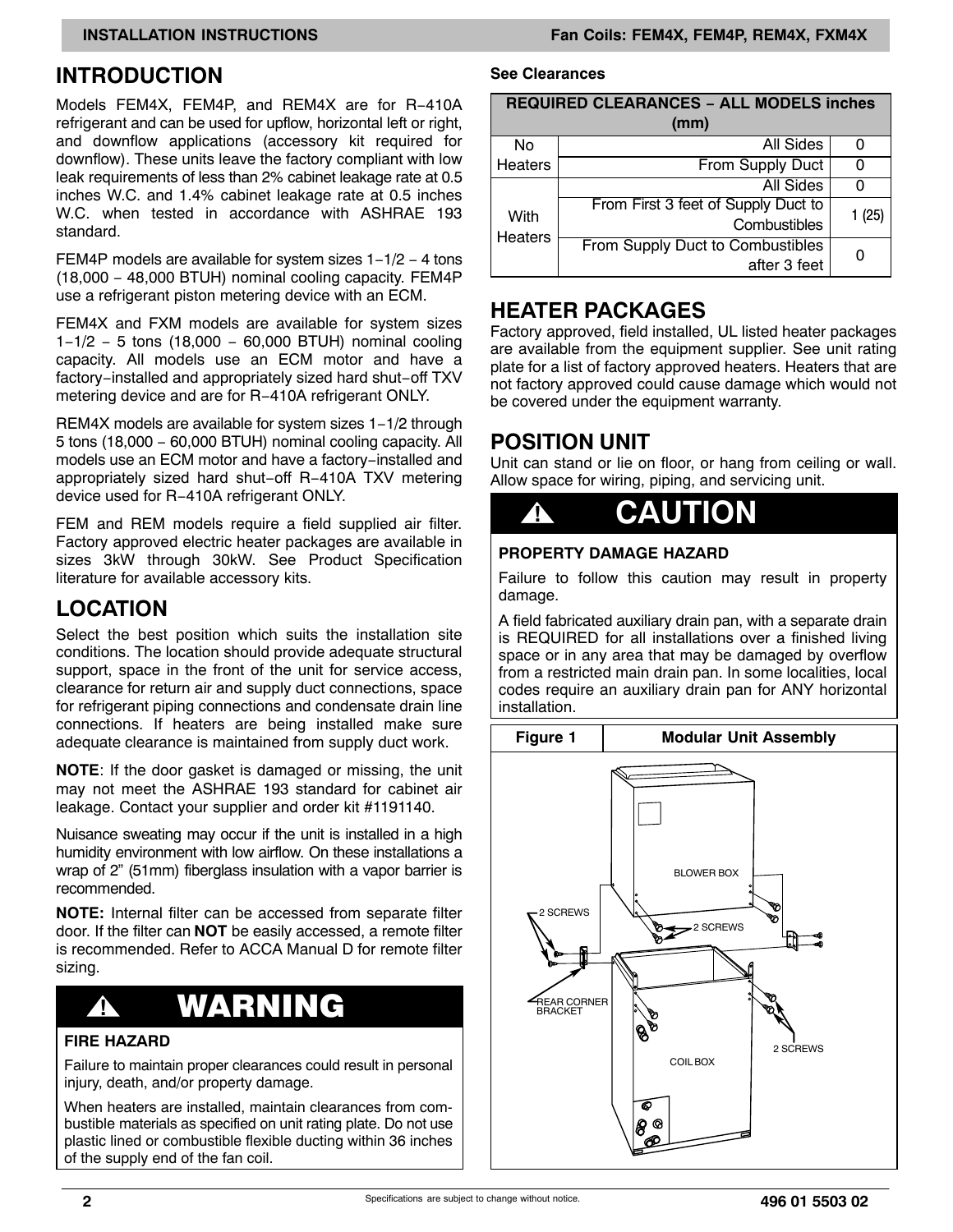#### <span id="page-2-0"></span>**A. UPFLOW INSTALLATION**

If return air is to be ducted through a floor, set unit on floor over opening and use 1/8 to 1/4 inch thick (3 to 6 mm thick) fireproof resilient gasket between duct, unit, and floor.

Side return is a field option on slope coil models. Cut opening per dimensions shown in **Figure 2**. A field−supplied bottom closure is required.

| <b>SLOPE COIL UNITS</b>                                   |             |  |  |  |  |  |  |
|-----------------------------------------------------------|-------------|--|--|--|--|--|--|
| <b>MODEL</b>                                              |             |  |  |  |  |  |  |
| FEM18, REM18                                              | 12" (305mm) |  |  |  |  |  |  |
| FXM18, FEM24, FXM24, REM24,<br>FEM30, REM30, FEM36, REM36 | 17" (432mm) |  |  |  |  |  |  |
| FXM30                                                     | 19" (483mm) |  |  |  |  |  |  |

#### **B. MODULAR UNITS**

FEM4X6000B, REM4X6000B, and FXM4X4800/6000 fan coils are two−piece modular units. This allows for modular units to be disassembled and components moved separately to installation area for reassembly. This process accommodates small scuttle holes and limiting entrances to installation sites (**Figure 1**).

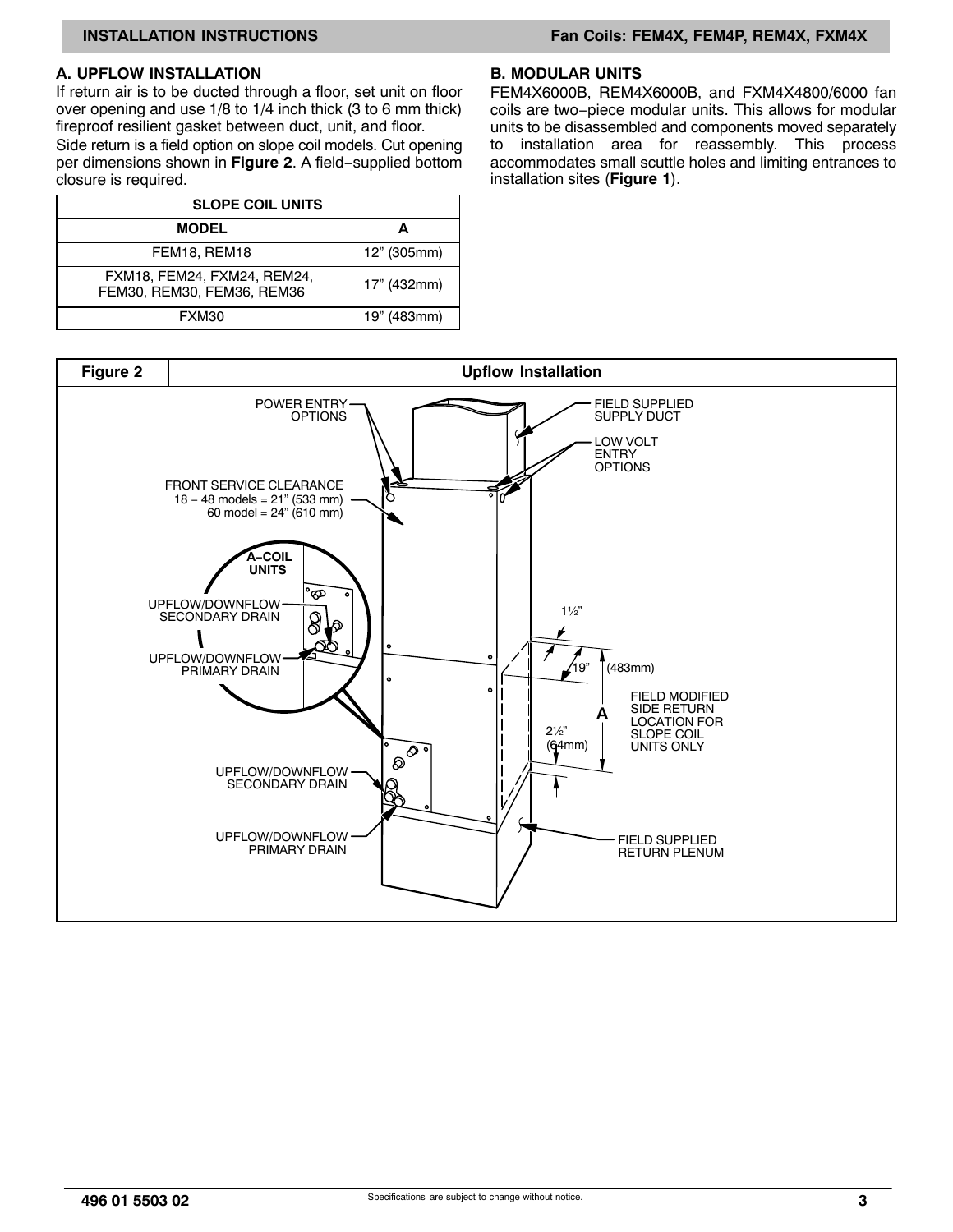### <span id="page-3-0"></span>**C. DOWNFLOW INSTALLATION**

# **! CAUTION**

#### **PRODUCT OR PROPERTY DAMAGE HAZARD**

Failure to follow this caution may result in product or property damage.

The conversion of the fan coil to downflow requires special procedures for the condensate drains on both A−coil and Slope−coil units. The vertical drains have an overflow hole between the primary and secondary drain holes. This hole is plugged for all applications except downflow, and must be used for downflow.

Failure to follow instructions could result in personal injury or product and property damage.

# **! WARNING**

#### **STRUCTURAL DAMAGE**

Failure to follow this warning could result in personal injury or death, or property damage.

Combustible floor base is required when installing in a downflow application with electric heat strips.

Structural damage could occur if manufacturer's downflow base accessory kit is not use when installing in a downflow application.

In this application, field conversion of the evaporator coil is required using accessory Downflow Kit along with an

**INSTALLATION INSTRUCTIONS FAND RESERVE THE SEXUAL FAND REMAX, FEM4P, REM4X, FXM4X** 

accessory Base Kit. Set unit on floor over opening and use 1/8" to 1/4" thick fireproof resilient gasket between duct, unit, and floor. Refer to installation instructions packaged with accessory kit. See Product Specification literature for kit part numbers.

During the conversion process, remove the plastic cap covering the vertical drains only and discard.

Remove the plug from the overflow hole and discard.

At completion of the downflow installation, caulk around the vertical pan fitting to door joint to retain low air leak performance of the unit.

**NOTE:** Gasket kit number (EBAC01GSK) is also required for all downflow applications to maintain low air leak/low sweat performance.

#### **D. HORIZONTAL INSTALLATION**

Unit must NOT be installed with access panels facing up or down. Access panels must only face to the side.

All models are factory built for horizontal left installation (refer to **Figure 3** and **[Figure 4](#page-4-0)**). They can be field converted to horizontal right (accessory Gasket Kit required, see Product Specification literature for part number). Refer to **[Figure 5](#page-4-0)** and **[Figure 6](#page-5-0)**.

**NOTE:** When suspending unit from ceiling, dimples in casing indicate suitable location of screws for mounting metal support straps (refer to **Figure 3**).

**NOTE:** For optimum condensate drainage performance in horizontal installations, unit should be leveled along its length and width.

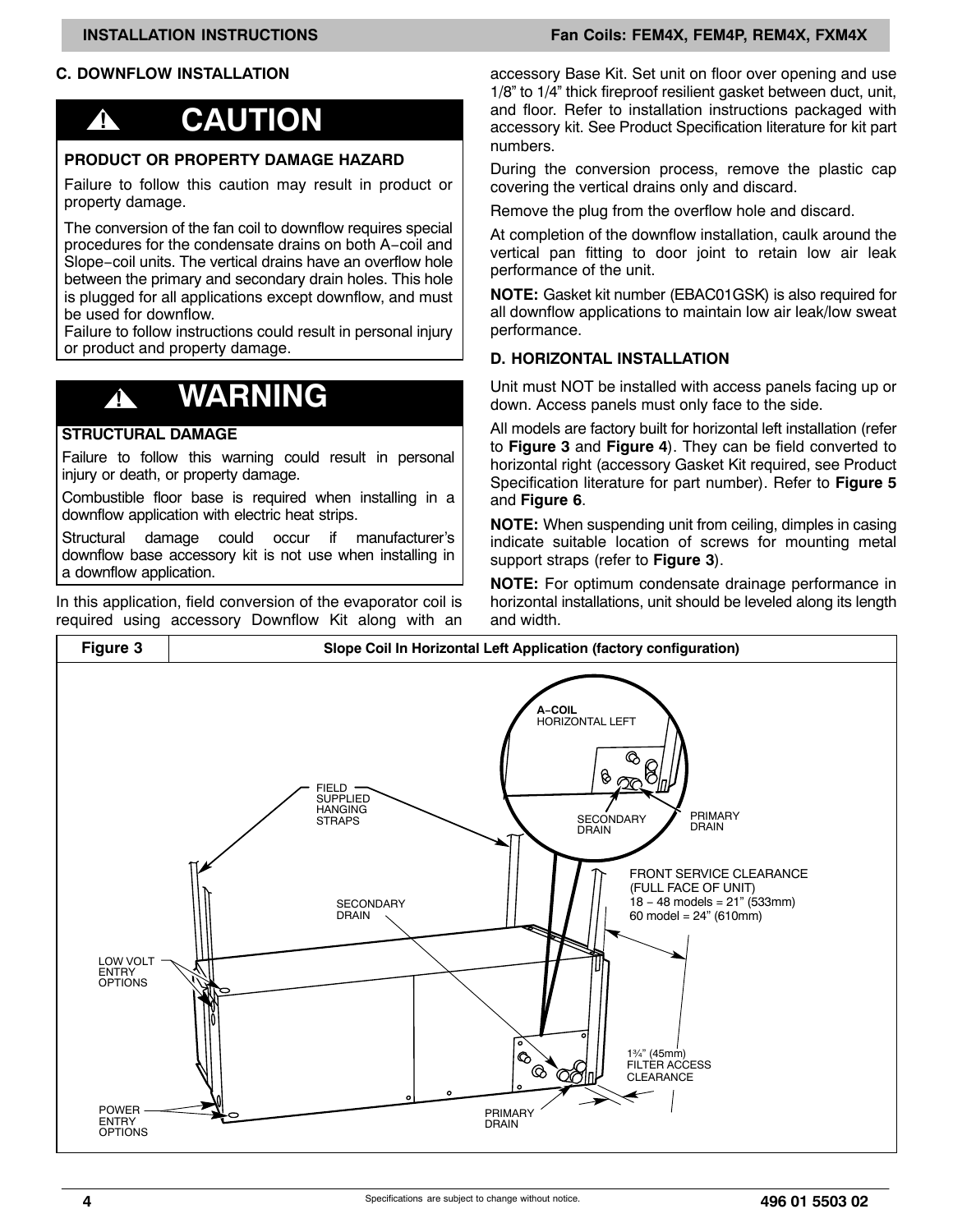<span id="page-4-0"></span>

#### **Horizontal Right Conversion of Units With Slope Coils**

- 1. Remove blower and coil access panel and fitting panel (refer to **Figure 5**).
- 2. Remove coil mounting screw securing coil assembly to right side casing flange.
- 3. Remove coil assembly.
- 4. Lay fan coil unit on its right side and reinstall coil assembly with condensate pan down (refer to **Figure 5**).
- 5. Attach coil to casing flange using coil mounting screw previously removed.
- 6. Align holes with tubing connections and condensate pan connections, and reinstall access panels and fitting panel. After brazing, make sure liquid and suction tube grommets are in place to prevent air leaks and cabinet sweating.

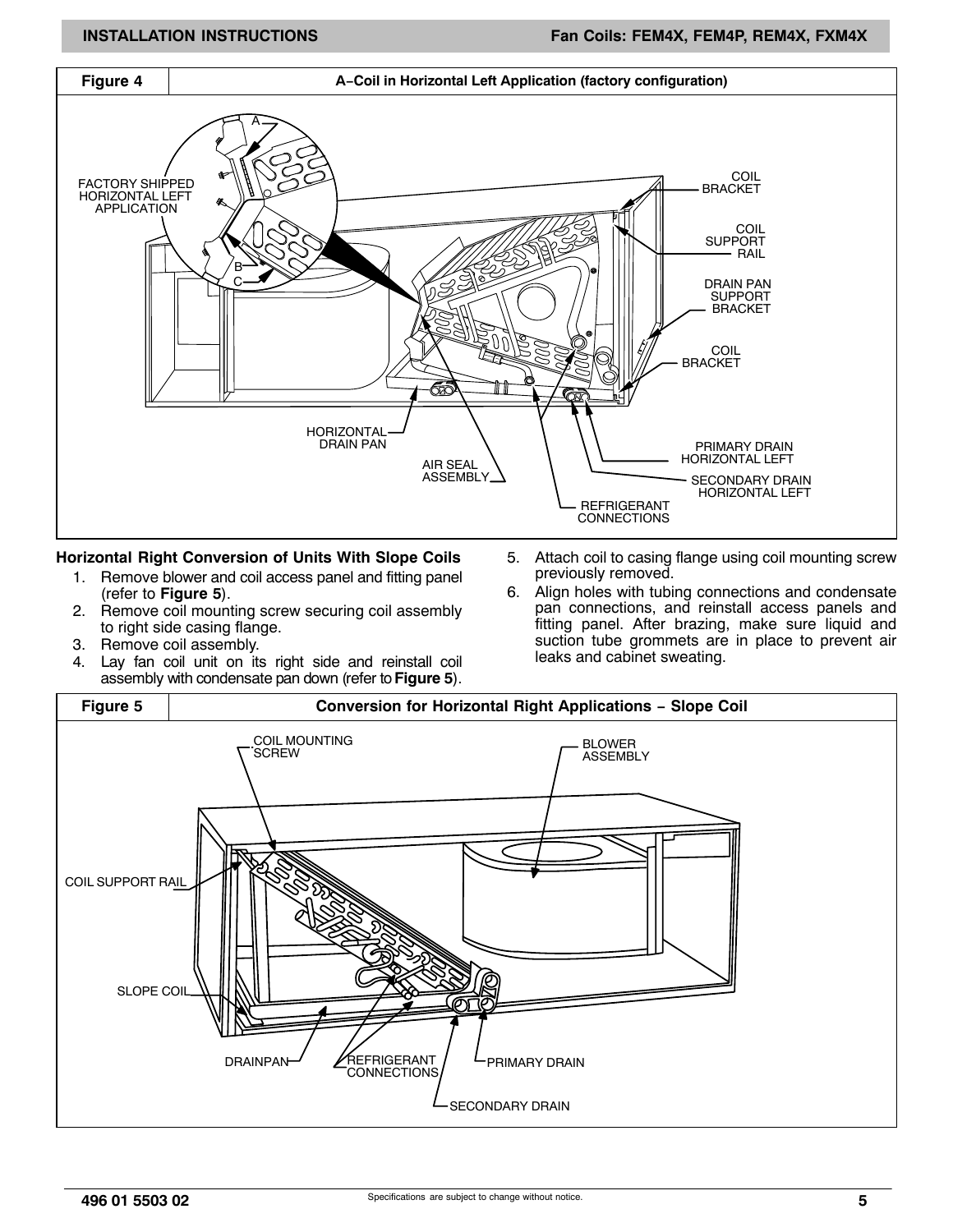### <span id="page-5-0"></span>**Horizontal Right Conversion of Units With A−Coils**

- 1. Remove blower and coil access panel and fitting panel (refer to **Figure 6**).
- 2. Remove coil mounting screw securing coil assembly to right side casing flange.
- 3. Remove coil assembly.
- 4. Lay fan coil unit on its right side and reinstall coil assembly with condensate pan down (refer to **Figure 6**).
- 5. Remove horizontal drain pan support bracket from coil support rail on left side of unit and reinstall on coil support rail on right side of unit.
- 6. Convert air−seal assembly for horizontal right (refer to **Figure 6**).
	- a. Remove air−seal assembly from coil by removing 4 screws.
	- b. Remove coil drip flanges from A−coil and reinstall on right side of coil (same side as horizontal drain pan).
	- c. Remove filler plate (A) and install air splitter (B) in place of filler plate.
	- d. Install filler plate (A) as shown in horizontal right application.
	- e. Remove condensate troughs (C) and install on opposite tube sheets.
	- f. Install hose onto plastic spout.

### **INSTALLATION INSTRUCTIONS FAND RESERVE THE SEXUAL FAND REMAX, FEM4P, REM4X, FXM4X**

- 7. Install horizontal pan on right side of coil assembly.
- 8. Slide coil assembly into casing. Be sure coil bracket on each corner of vertical pan engages coil support rails.
- 9. Reinstall 2 snap−in clips to correctly position and secure coil assembly in unit. Be sure clip with large offsets is used on right side of unit to secure horizontal pan.
- 10. Remove 2 oval coil access panel plugs and reinstall into holes on left side of coil access panel and fitting panel.
- 11. Remove insulation knockouts on right side of coil access panel.
- 12. Reinstall access fitting panels, aligning holes with tubing connections and condensate pan connections. Be sure to reinstall metal clip between fitting panel and vertical condensate pan.
- 13. After brazing, make sure liquid and suction tube grommets are in place to prevent air leaks and cabinet sweating.

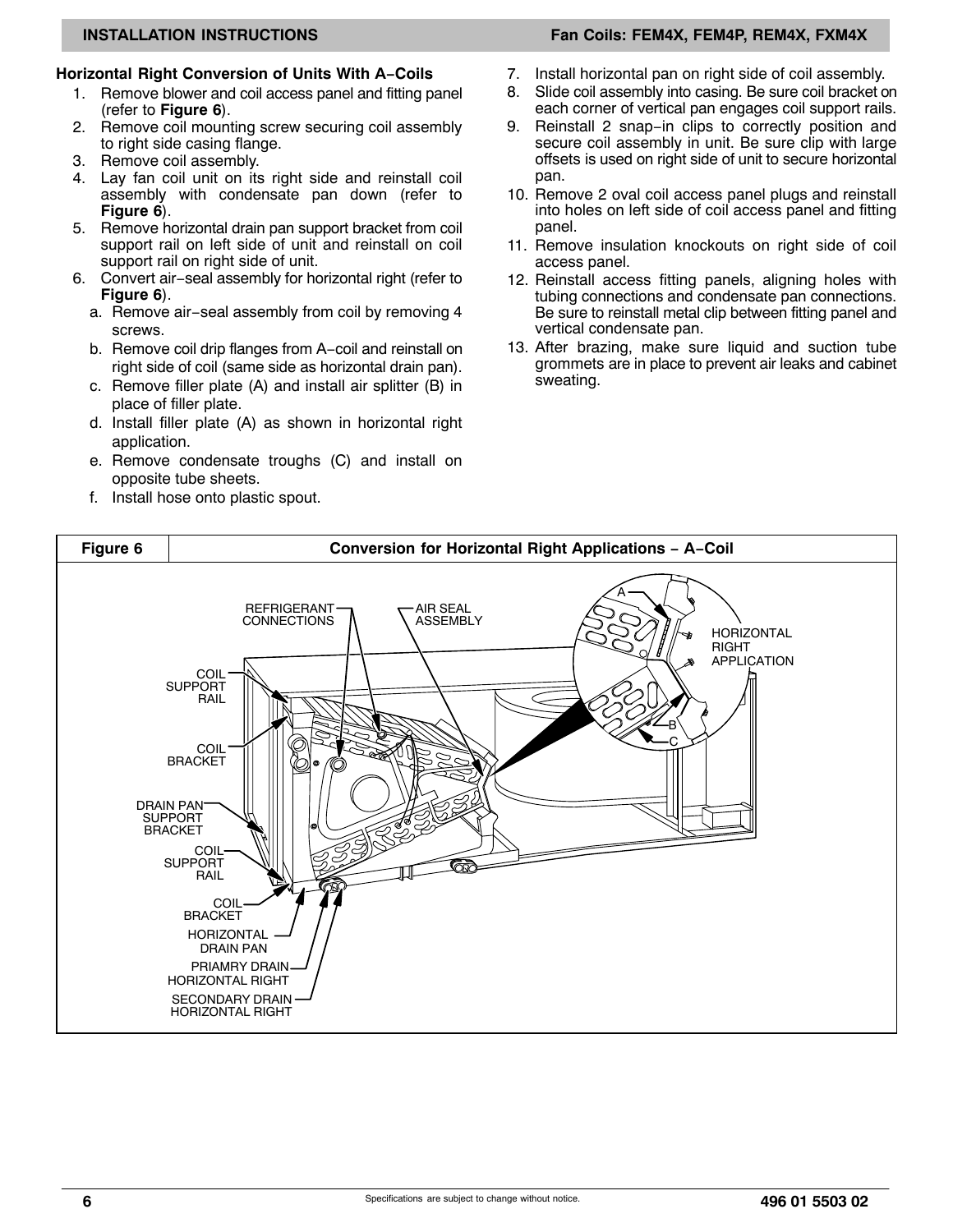#### **INSTALLATION INSTRUCTIONS FAND RESERVE THE SEXUAL FAND REMAX, FEM4P, REM4X, FXM4X**

#### **E. MANUFACTURED HOUSING AND MOBILE HOME APPLICATIONS**

- 1. Fan coil unit must be secured to the structure using field−supplied hardware.
- 2. Allow a minimum of 24 inches (610mm) clearance from access panels.
- 3. Recommended method of securing for typical applications:
	- a. If fan coil is away from wall, attach pipe strap to top of fan coil using No. 10 self tapping screws. Angle strap down and away from back of fan coil, remove all slack, and fasten to wall stud of structure using 5/16" lag screws. Typical both sides of fan coil.
	- b. If fan coil is against wall, secure fan coil to wall stud using 1/8" (3mm) wide right−angle brackets. Attach brackets to fan coil using No. 10 self tapping screws and to wall stud using 5/16" lag screws (refer to **Figure 7**).
	- **NOTE:** Modular units can be disassembled and components moved separately to installation area for reassembly. This process accommodates small scuttle holes and limiting entrances to installation sites (refer to Figure 8).





## **AIR DUCTS**

Connect supply−air duct over the outside of 3/4" flanges provided on supply−air opening. Secure duct to flange using proper fasteners for type of duct used, and seal duct−to−unit joint.

It is a recommendation, but not a requirement, to use flexible connections between ductwork and unit to prevent transmission of vibration. When electric heater is installed, use heat−resistant material for flexible connector between duct work and unit at discharge connection. Duct work passing through unconditioned space must be insulated and covered with vapor barrier.

#### **Duct Work Acoustical Treatment**

Metal duct systems that do not have a 90 degree elbow and 10 feet of main duct before first branch takeoff may require internal acoustical insulation lining. As an alternative, fibrous duct work may be used if constructed and installed in accordance with the latest edition of SMACNA construction standard on fibrous glass ducts. Both acoustical lining and fibrous duct work shall comply with National Fire Protection Association as tested by UL Standard 181 for Class 1 air ducts.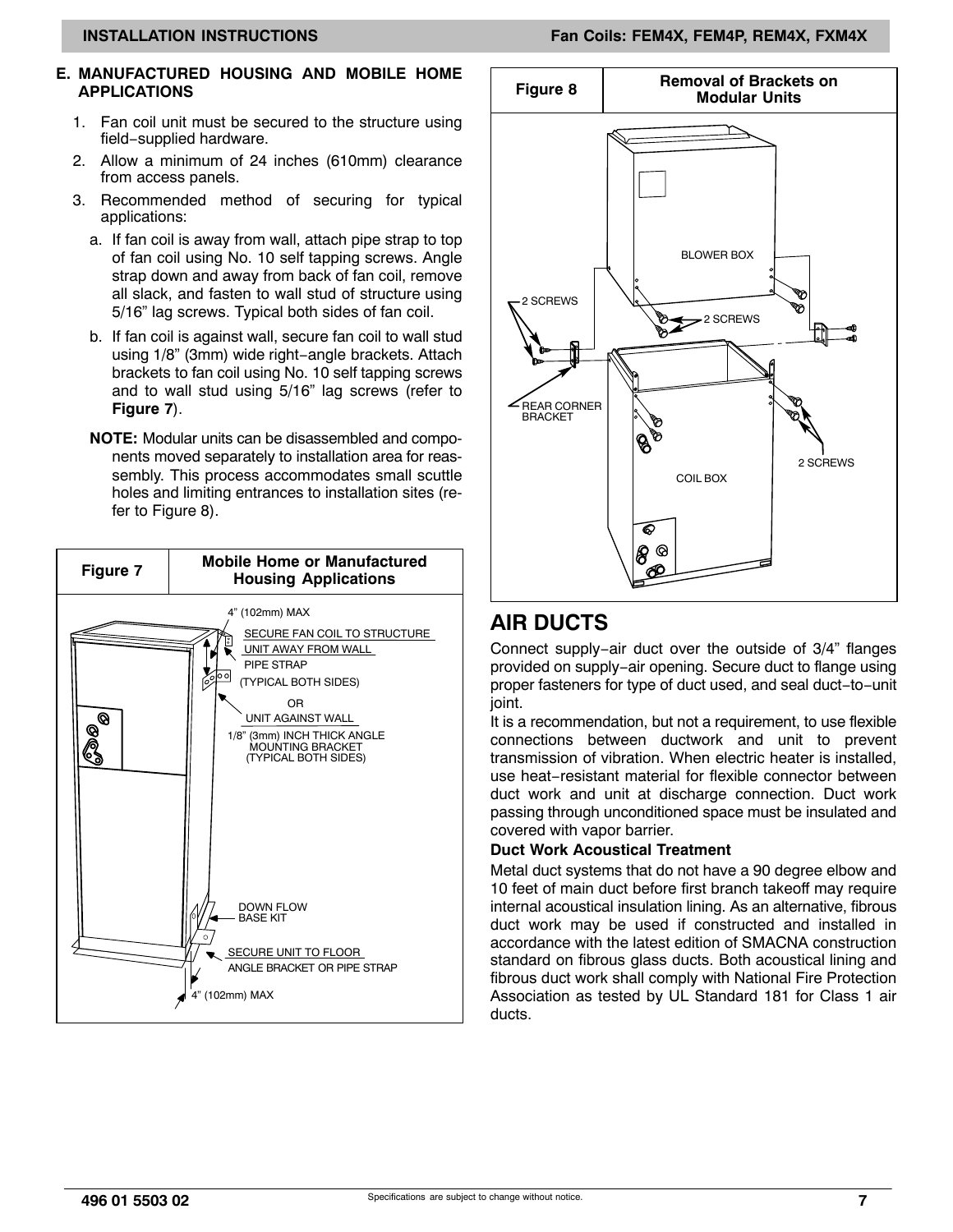## **ELECTRICAL CONNECTIONS**

These Fan Coils do not have a printed circuit board (PCB), they have a low voltage circuit protective fuse (3 amp) inline on the wire harness. Speed selections are made at the fan motor with the Blue wire. The motor is pre−programmed with the time−delay circuit on some of the speed taps. (See Page [9](#page-8-0), Section D)

Before proceeding with electrical connections, make certain that supply voltage, frequency, phase, and circuit ampacity are as specified on the unit rating plate. See unit wiring label for proper field high and low voltage wiring.

# **!** WARNING

#### **ELECTRICAL SHOCK or UNIT DAMAGE HAZARD**

Failure to follow this warning could result in personal injury, death, and/or unit damage.

If a disconnect switch is to be mounted on unit, select a location where drill and fasteners will not contact electrical or refrigeration components.

Make all electrical connections in accordance with the NEC and any local codes or ordinances that may apply. Use copper wire only. The unit must have a separate branch electric circuit with a field−supplied disconnect switch located within sight of and readily accessible from the unit.

**NOTE:** When a pull−out type disconnect is removed from the unit, only the Load side of the circuit is de−energized. The Line side remains live until the main (remote) disconnect is turned off.

# **!** WARNING

#### **ELECTRICAL SHOCK HAZARD**

Failure to follow this warning could result in personal injury or death.

Turn off the main (remote) disconnect device before working on incoming (field) wiring.

Incoming (field) wires on the line side of the disconnect found in the fan coil unit remain live, even when the pull−out is removed. Service and maintenance to incoming (field) wiring cannot be performed until the main disconnect switch (remote to the unit) is turned off.

#### **A. LINE VOLTAGE CONNECTIONS**

Fan Coils installed without electric heat require the use of a factory−authorized Power Plug Kit (accessory part number EBAC01PLG). This kit provides the electrical connections necessary to supply the unit with 208/230V power when electric heat is not present. For units without electric heat:

- 1. Connect 208/230V power leads from field disconnect to yellow and black stripped leads on Power Plug (accessory part number EBAC01PLG).
- 2. Connect ground wire to unit ground lug.

#### **INSTALLATION INSTRUCTIONS FAND RESERVE THE SEXUAL FAND REMAX, FEM4P, REM4X, FXM4X**

3. When installing an electric heater, remove and discard power plug (if equipped) from fan coil and connect male plug from heater to female plug from unit wiring harness. (See Electric Heater Installation Instructions.)

#### **B. 24V CONTROL SYSTEM**

#### **Connection to Unit**

Wire low−voltage in accordance with wiring label on the blower (also refer to **Figure 9** through **[Figure 12](#page-8-0)**). Use 18 AWG color−coded, insulated (35 ° C minimum) wire to make the low−voltage connections between the thermostat, the unit, and the outdoor equipment. If the thermostat is located more than 100 feet from the unit (as measured along the low voltage wire), use 16 AWG color−coded, insulated (35 ° C minimum) wire. All wiring must be NEC Class 1 and must be separated from incoming power leads. Refer to outdoor unit wiring instructions for additional wiring recommendations.

#### **Heater Staging**

If electric heat staging is required, a multi−stage heating room thermostat is required. Consult your equipment supplier for a suitable thermostat.

#### **Manufactured Housing**

In manufactured housing applications, the Code of Federal Regulations, Title 24, Chapter XX, Part 3280.714 requires that supplemental electric heat be locked out at outdoor<br>temperatures above 40°F (4°C), except for a heat pump temperatures above 40°F (4°C), except for a heat pump defrost cycle. Refer to **[Figure 12](#page-8-0)** for typical low−voltage wiring with outdoor thermostat.

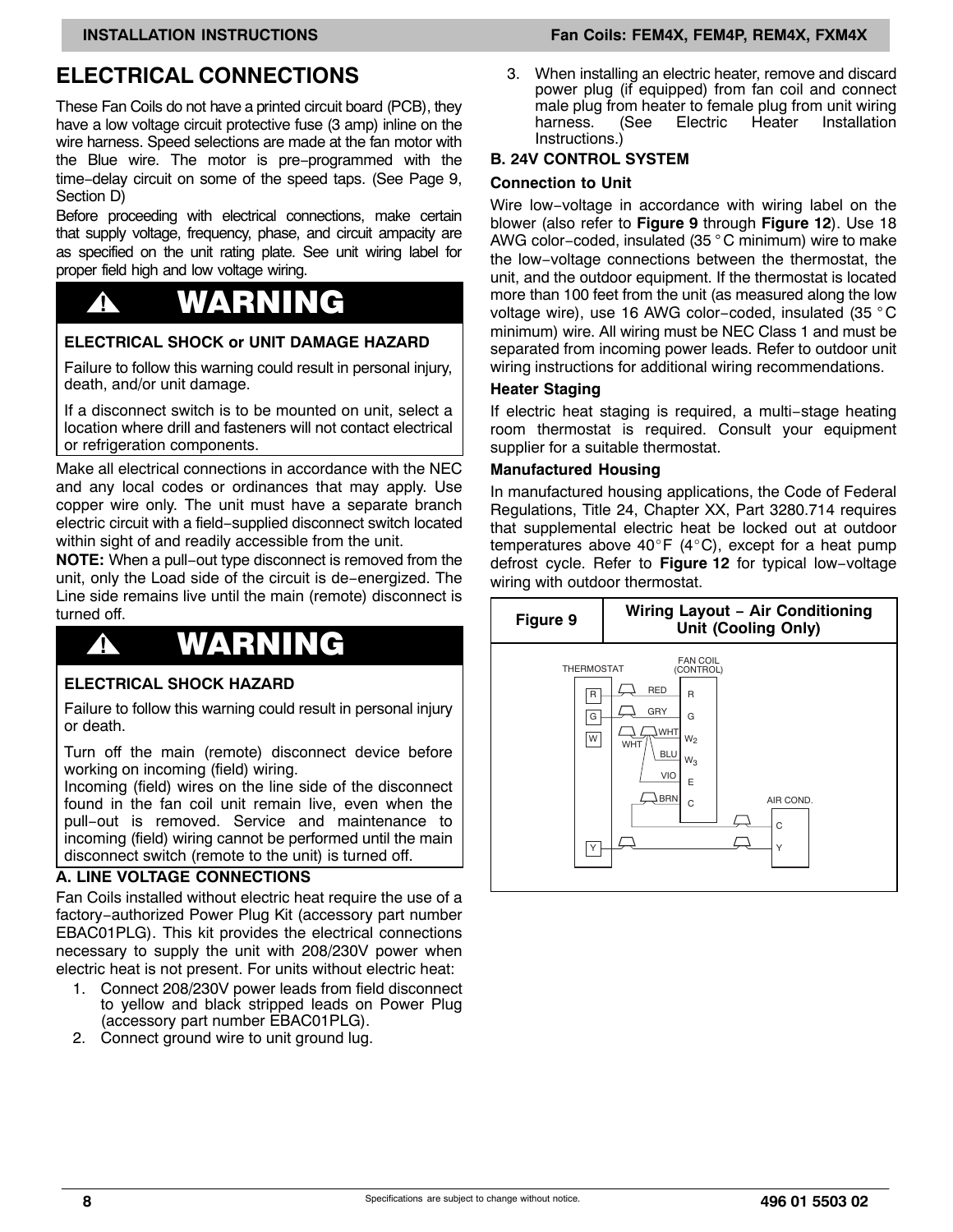#### **INSTALLATION INSTRUCTIONS FAND RESERVE THE SEXUAL FAND REMAX, FEM4P, REM4X, FXM4X**

<span id="page-8-0"></span>





#### **Transformer Information**

Transformer is factory wired for 230V operation. For 208V applications, disconnect the black wire from the 230V terminal on transformer and connect it to the 208V terminal (refer to **Figure 13**).



#### **C. GROUND CONNECTIONS**

# **!** WARNING

#### **ELECTRICAL SHOCK HAZARD**

Failure to establish uninterrupted or unbroken ground could result in personal injury and/or death.

According to NEC, ANSI/NFPA 70, and local codes, the cabinet must have an uninterrupted or unbroken ground in order to minimize potential for personal injury or death if an electrical fault should occur. The ground may consist of electrical wire or metal conduit when installed in accordance with existing electrical codes. If conduit connection uses reducing washers, a separate ground wire must be used.

**NOTE:** Use UL listed conduit and conduit connectors for connecting supply wire(s) to unit to obtain proper grounding. Grounding may also be accomplished by using grounding lugs provided in control box.

#### **D. MINIMUM CFM AND MOTOR SPEED SELECTION**

Units with or without electric heaters require a minimum CFM. Refer to the unit wiring label to ensure that the fan speed selected is not lower than the minimum fan speed indicated.

Fan speed selection is done at the fan motor. To change motor speeds, reposition wire at fan motor speed terminals labeled 1−2−3 (see **[Figure 14](#page-9-0))**. Units with or without electric heaters require a minimum CFM. Refer to the unit wiring label to ensure that the fan speed selected is not lower than the minimum fan speed indicated.

| SPEED TAP SELECTION AT MOTOR CONNECTOR |                 |                  |  |  |  |  |  |  |
|----------------------------------------|-----------------|------------------|--|--|--|--|--|--|
| Tap 1                                  | Low             | 90 sec off delay |  |  |  |  |  |  |
| Tap 2                                  | Medium          | 90 sec off delay |  |  |  |  |  |  |
| Tap 3                                  | High            | 90 sec off delay |  |  |  |  |  |  |
| Tap 4                                  | Electric Heat + | 0 sec off delay  |  |  |  |  |  |  |
| Tap 5                                  | Max ‡           | 0 sec off delay  |  |  |  |  |  |  |

 † Electric heat airflow is same CFM as Tap 3, but with 0 sec off delay.

 ‡ For high static applications, see Airflow Performance Tables for max airflow.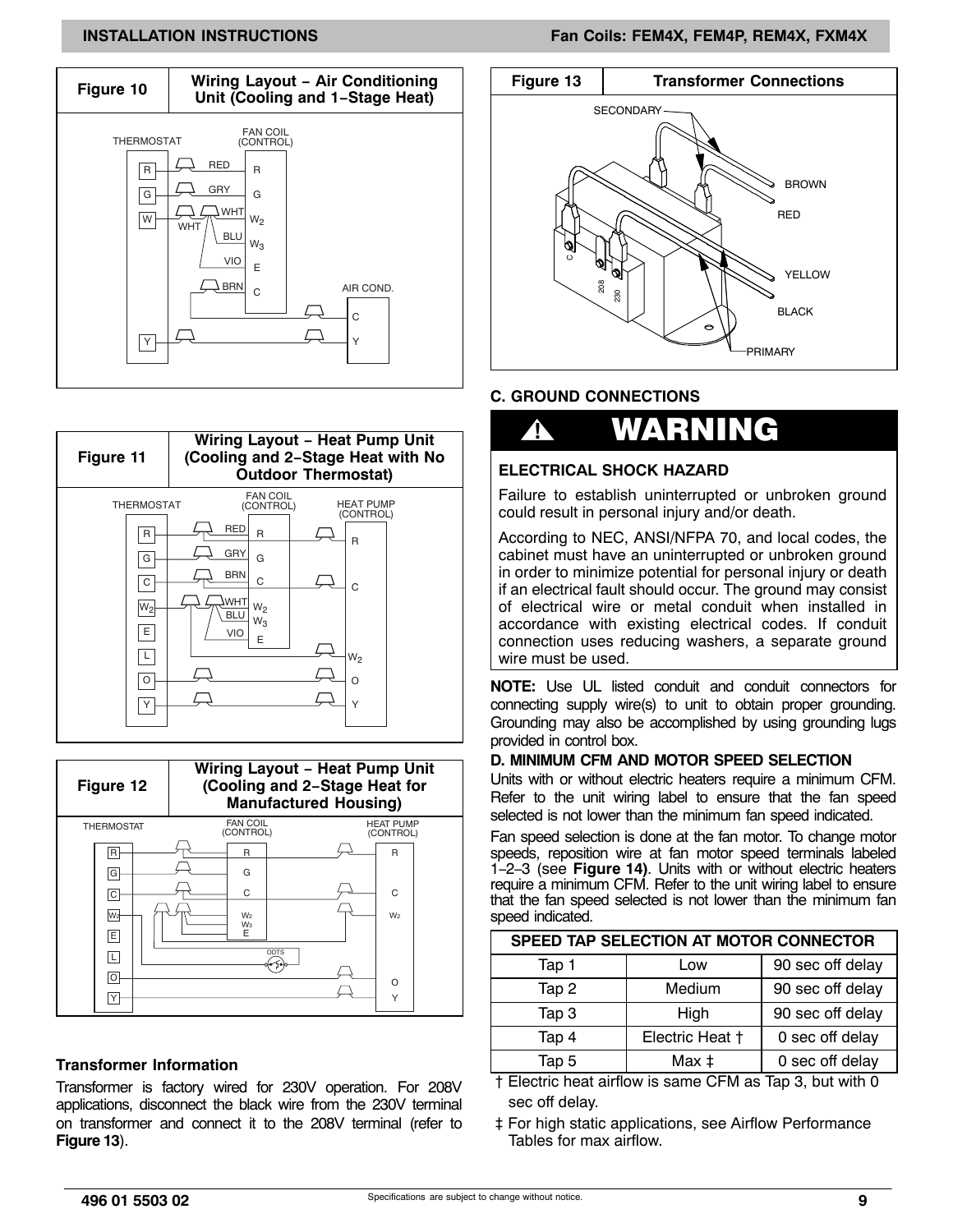<span id="page-9-0"></span>To change motor speeds disconnect the BLUE fan lead from motor connector terminal #2 (factory default position) and move to desired speed tap; 1, 2, 3, or 5 (see **Figure 14)**. Speed taps 1, 2, and 3 have a 90 second blower off time delay pre−programmed into the motor. Speed tap 4 is used for electric heat only (with 0 second blower time delay) and the WHITE wire should remain on tap 4. Speed tap 5 is used for high static applications, but has a 0 second blower time delay pre−programmed into the motor (see Airflow Performance Tables for actual CFM for each tap). Also, see **Figure 14** for motor speed selection location.

**NOTE:** In low static applications, lower motor speed tap should be used to reduce possibility of water being blown off coil.

### **REFRIGERANT TUBING**

#### **Refrigerant Tubing Connection and Evacuation**

Use accessory tubing package or field−supplied tubing of refrigerant grade. Suction tube must be insulated. Do not use damaged, dirty, or contaminated tubing because it may plug refrigerant flow−control device. ALWAYS evacuate the coil and field−supplied tubing to 500 microns before opening outdoor unit service valves.

Units have sweat suction and liquid tube connections. Make suction tube connection first.

- 1. Cut tubing to correct length.
- 2. Insert tube into sweat connection on unit until it bottoms.
- 3. Braze connection using silver bearing or non−silver Brazing brazing materials. Do not use solder (materials<br>which melt below 800°F / 427°C). Consult local code which melt below  $800^{\circ}$ F / 427 $^{\circ}$ C). Consult local code requirements.
- 4. Evacuate coil and tubing system to 500 microns using deep vacuum method.

Size and install refrigerant lines according to information provided with outdoor unit. Route refrigerant lines to the fan coil in a manner that will not obstruct service access to the unit or removal of the filter.



- 1. Find the liquid tube grommet in the small−parts bag and slide it onto the liquid refrigerant line (field line−set).
- 2. Remove the lower door. Remove the tubing plate (with suction tube grommet) and slide the plate with grommet onto the refrigerant lines (field line−set), away from braze joints.
- 3. Remove rubber plugs from coil stubs using a pulling and twisting motion. Hold coil stubs steady to avoid bending or distorting.
- 4. Wrap TXV and nearby tubing with a heat−sinking material such as a wet cloth.
- 5. Fit refrigerant lines into coil stubs. Wrap a heat sinking material such as a wet cloth behind braze joints.
- 6. Braze using a Sil−Fos or Phos−copper alloy.
- 7. After brazing, allow joints to cool. Slide tubing plate back into place and position grommets around suction and liquid tubes to ensure air seal.

# **! CAUTION**

#### **PRODUCT DAMAGE HAZARD**

Failure to follow this caution may result in product or property damage.

Wrap a wet cloth around rear of fitting to prevent damage to piston assembly or TXV and factory−made joints**.**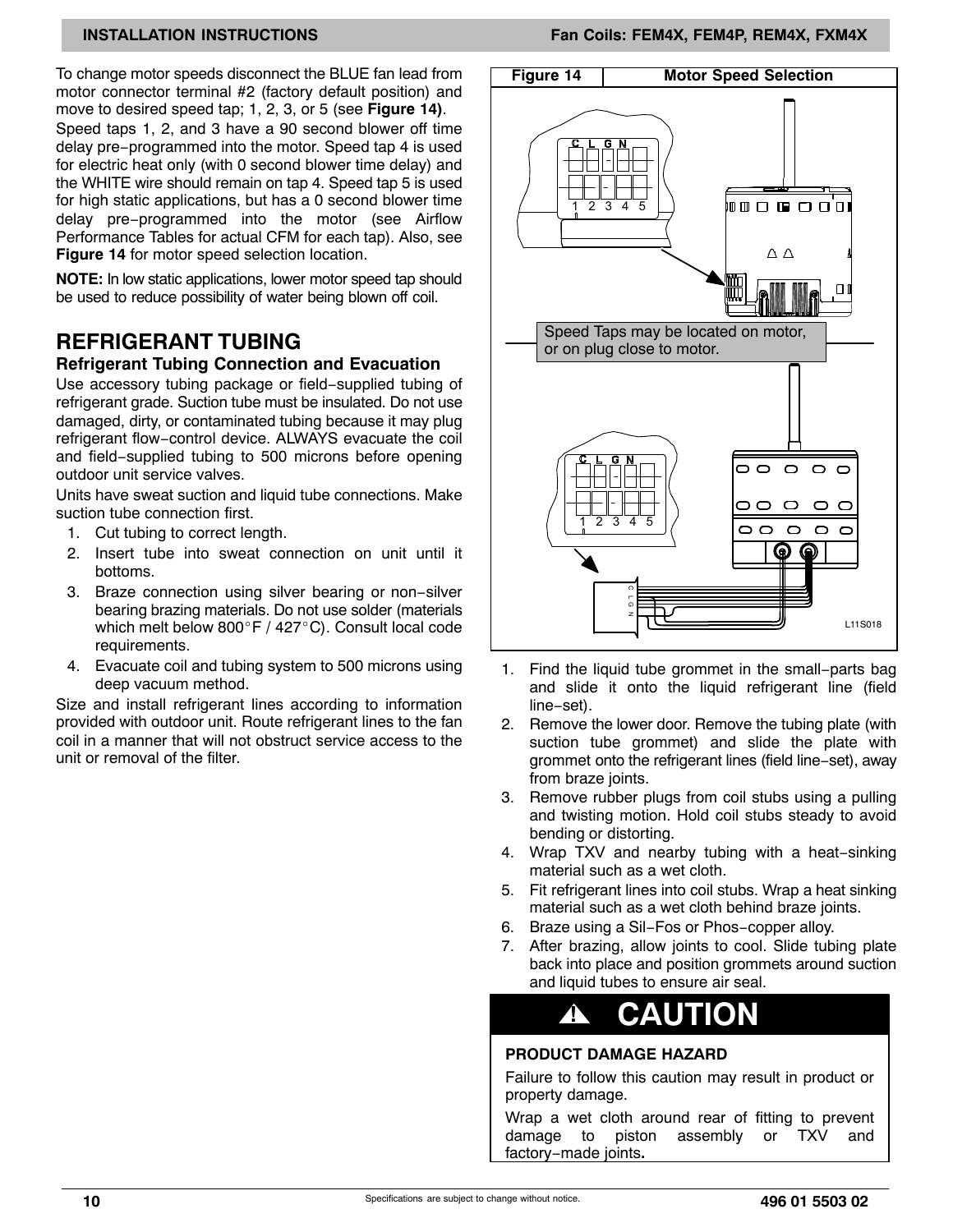### **REFRIGERANT FLOW−CONTROL DE-VICE**

#### **FEM4P Models:**

These units come equipped with a factory installed Piston metering device with Teflon ring. If a piston replacement is required, check piston size shown on indoor unit rating plate to see if it matches required outdoor piston size. The outdoor piston size will be found on the outdoor unit rating plate, product data or installation instructions depending on the model shown on outdoor unit rating plate. If the fan coil piston does not match, replace indoor piston with correct outdoor piston. With some outdoor units a piston is shipped with outdoor unit.

When changing piston, use a back−up wrench. Hand tighten hex nut, then tighten with wrench 1/2 turn. Do not exceed 30 ft−lbs.

**NOTE:** The indoor piston contains a Teflon ring (or seal) which is used to seat against the inside of distributor body, and must be installed properly to ensure proper seating in the direction for cooling operation.

Always use outdoor units designed to match indoor fan coil applications.

## **REFRIGERANT METERING DEVICE**

#### **FEM4X, REM4X, FXM4X Models:**

These Fan Coils have a factory installed hard shut−off TXV designed only for use with R−410A refrigerant. Use only with outdoor units designed for R−410A.

TXV is factory set and not field adjustable.

# **! CAUTION**

#### **PRODUCT DAMAGE HAZARD**

Failure to follow this caution may result in product damage.

This Fan Coil has a hard shut−off TXV metering device. A<br>compressor Hard Start Kit is REQUIRED in all Hard Start Kit is REQUIRED in all applications where the matching outdoor unit has a single−phase reciprocating compressor.

# **! CAUTION**

#### **PRODUCT OPERATION HAZARD**

Failure to follow this caution may result in improper product operation.

If using a TXV in conjunction with a single−phase reciprocating compressor, a compressor start capacitor and relay are required. Consult outdoor unit pre−sale literature for start assist kit part number.



### **CONDENSATE DRAINS**

Unit is provided with primary and secondary 3/4" (19mm) NPT drain connections. Refer to **[Figure 2](#page-2-0)**, **[Figure 3](#page-3-0)**, **[Figure 4](#page-4-0)**, **[Figure 5](#page-4-0)**, and **[Figure 6](#page-5-0)** to identify the primary and secondary locations. To prevent property damage and achieve optimum drainage performance, BOTH primary and secondary drain lines should be installed and include properly sized condensate traps (refer to **[Figure 16](#page-11-0)**). Factory approved condensate traps are available (accessory part number EBAC01CTK).

To connect drainlines, the drain connection knock−outs must be removed. Use a knife to start the opening near the tab and using pliers, pull the tab to remove the knock−out. Clean the edge of the opening if necessary. After drain fittings are installed, caulk the seam between the fitting and the cover to retain the low leak rating of the unit.

It is recommended the PVC fittings be used on the plastic condensate pan. Do not over−tighten. Finger−tighten plus 1−1/2 turns. Use pipe dope to ensure proper seal.

Install traps in the condensate lines as close to the coil as possible (refer to **[Figure 18](#page-11-0)**), but avoid blocking filter access panel.

Install drain lines below the bottom of the drain pan and pitch the drain lines down from the coil at least 1/4 inch per foot of run (6mm per 0.3m). Horizontal runs over 15 feet (5m) long must also have an anti−siphon air vents (stand pipes), installed ahead of the horizontal runs. Extremely long horizontal runs may require oversized drain lines to eliminate air trapping.

Route primary drain line to the outside or to a floor drain. Check local codes before connecting to a waste (sewer) line. Route the secondary drain line to a place in compliance with local installation codes where it will be noticed when unit is operational. Condensate flowing from secondary (overflow) drain indicates a plugged primary drain − unit requires service or water damage will occur.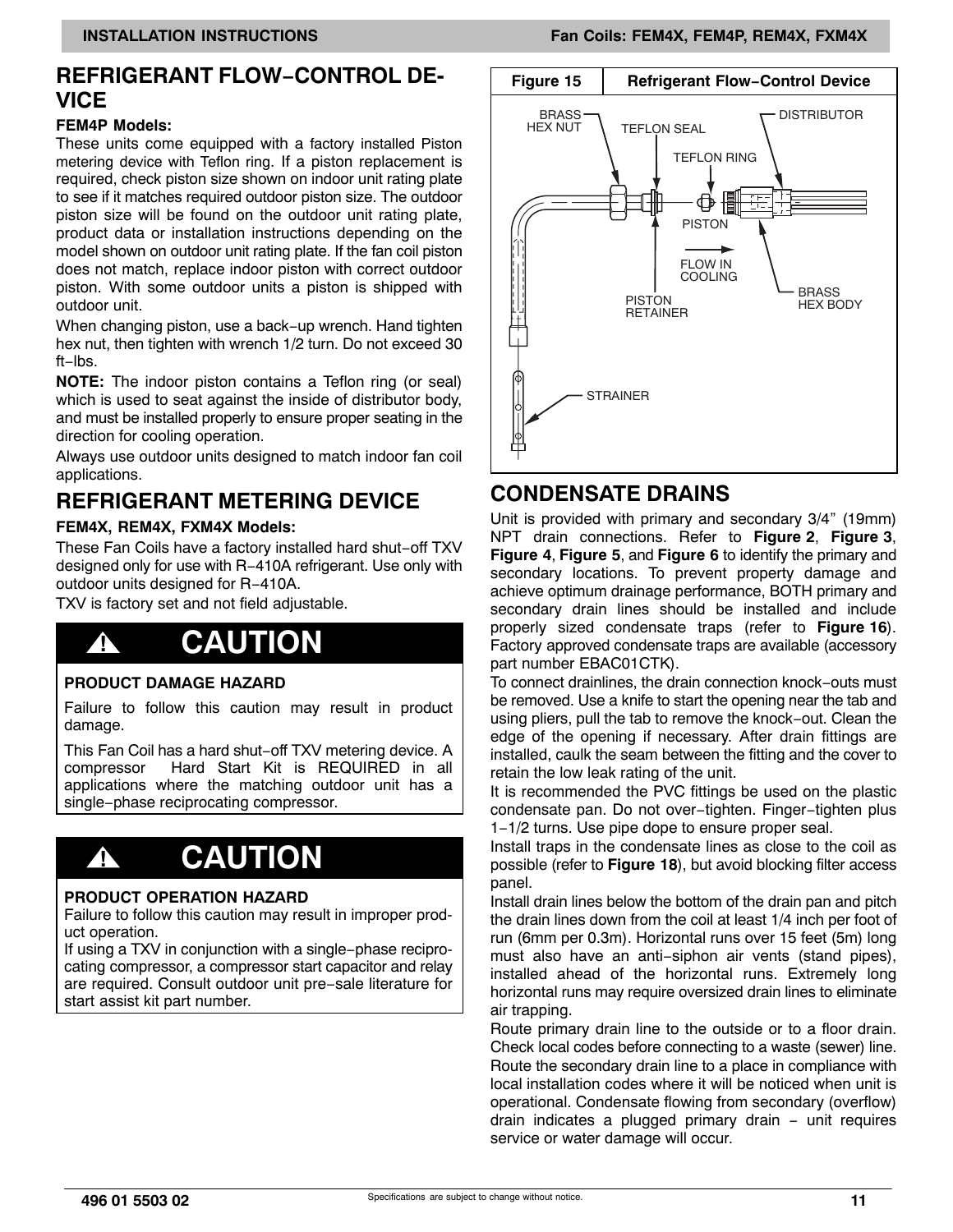<span id="page-11-0"></span>**Prime all traps**, test for leaks, and insulate in areas where sweating of the traps and drain lines could potentially cause water damage. Consult local codes for additional requirements or precautions.

If a gravity drain cannot be used, install a condensate pump. Install the pump as close to the indoor section as possible.

# **! CAUTION**

#### **PRODUCT or PROPERTY DAMAGE HAZARD**

Failure to follow this caution may result in product or property damage.

Use only full size P−traps in the condensate line (refer to **Figure 16**). Shallow, running traps are inadequate and DO NOT allow proper condensate drainage (refer to **Figure 17**).







# **ACCESSORIES**

### **A. HUMIDIFIER**

Connect humidifier and humidistat to fan coil unit as shown in **Figure 19** and **[Figure 20](#page-12-0)**.

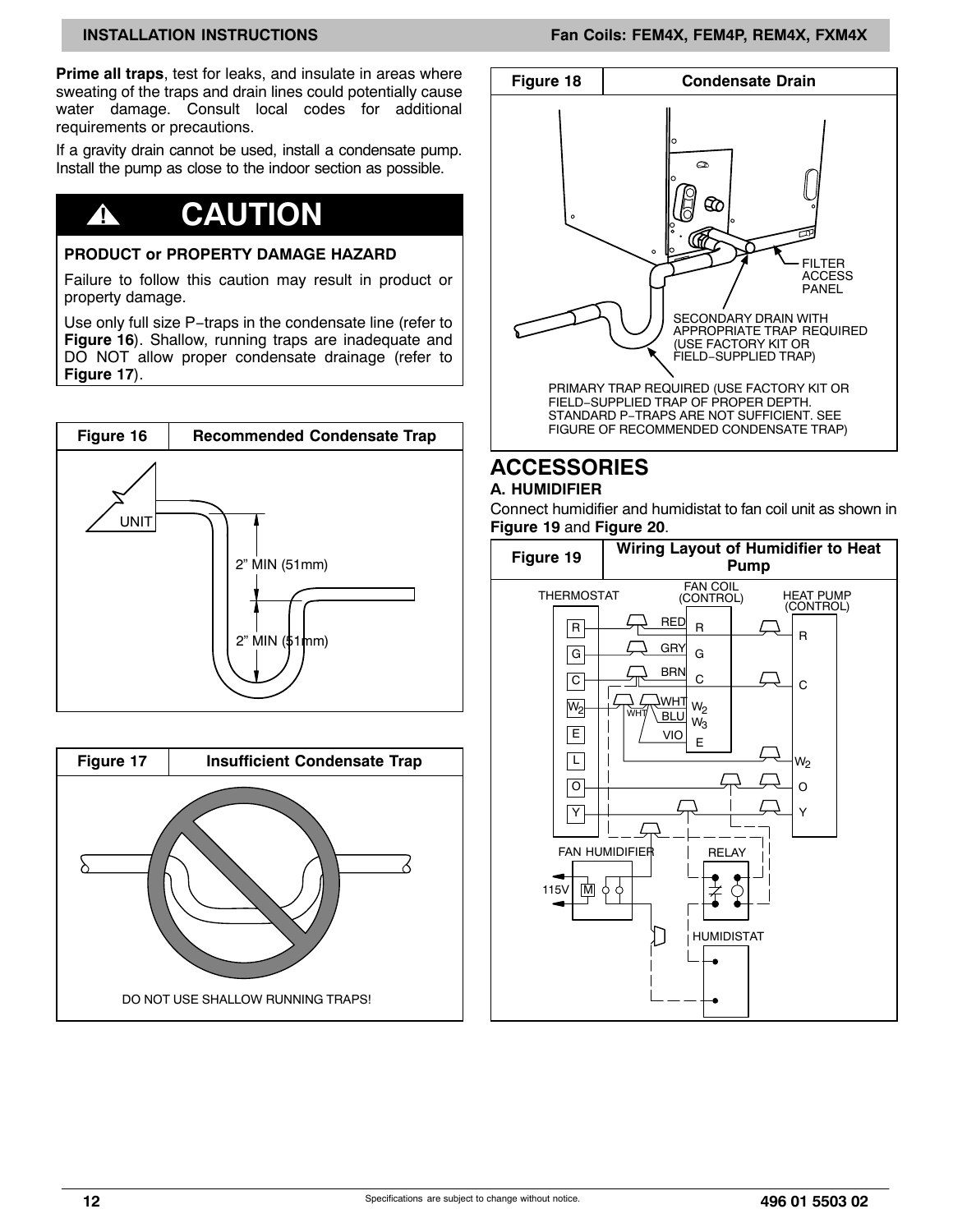<span id="page-12-0"></span>

## **SEQUENCE OF OPERATIONS**

#### **A. CONTINUOUS FAN**

Thermostat closes R to G. G sends signal direct to motor which completes circuit to indoor blower motor. When G is de−energized, there is a 90 second off delay before indoor blower motor stops.

#### **B. COOLING MODE**

Thermostat energizes R to G, R to Y, and R to O (heat pump only). G sends signal direct to motor, which completes circuit to indoor blower motor. When G is de−energized, there is a 90 second off delay before indoor blower motor stops.

#### **C. HEAT PUMP HEATING MODE**

Thermostat energizes R to G and R to Y. G sends signal direct to motor, which completes circuit to indoor blower motor. When G is de−energized, there is a 90 second off delay before indoor blower motor stops.

#### **D. HEAT PUMP HEATING WITH AUXILIARY ELECTRIC HEAT**

Thermostat energizes R to G, R to Y, and R to W. G energizes indoor blower motor. W energizes electric heat relay(s) which completes circuit to heater element(s). When W is de−energized, electric heat relay(s) open, turning off heater elements. When G is de−energized, the indoor blower motor is de−energized and stops.

### **INSTALLATION INSTRUCTIONS Fan Coils: FEM4X, FEM4P, REM4X, FXM4X**

### **E. ELECTRIC HEAT OR EMERGENCY HEAT MODE**

Thermostat closes R to W. W energizes electric heat relay(s) which completes circuit to heater element(s). W also energizes the indoor blower motor. When W is de−energized, electric heat relay(s) opens and the indoor blower motor is de−energized and stops.

### **START−UP PROCEDURE**

Refer to outdoor unit Installation Instructions for system start−up instructions and refrigerant charging method details.

## **CARE AND MAINTENANCE**

The system should be regularly inspected by a qualified service technician. Consult the servicing dealer for recommended frequency.

Between visits, the only consumer service recommended or required is air filter maintenance and condensate drain operation.

#### **Air Filter**

Inspect air filters at least monthly and replace or clean as required. Disposable type filters should be replaced. Reusable type filters may be cleaned by soaking in mild detergent and rinsing with cold water. Install filters with the arrows on the side pointing in the direction of air flow.

#### **Condensate Drain**

During the cooling season check at least monthly for free flow of drainage and clean if necessary.

# **! CAUTION**

#### **PRODUCT DAMAGE HAZARD**

Failure to follow this caution may result in poor unit performance and/or product damage.

Never operate unit without a filter. Factory authorized filter kits must be used when locating the filter inside the unit. For those applications where access to an internal filter is impractical, a field−supplied filter must be installed in the return duct system.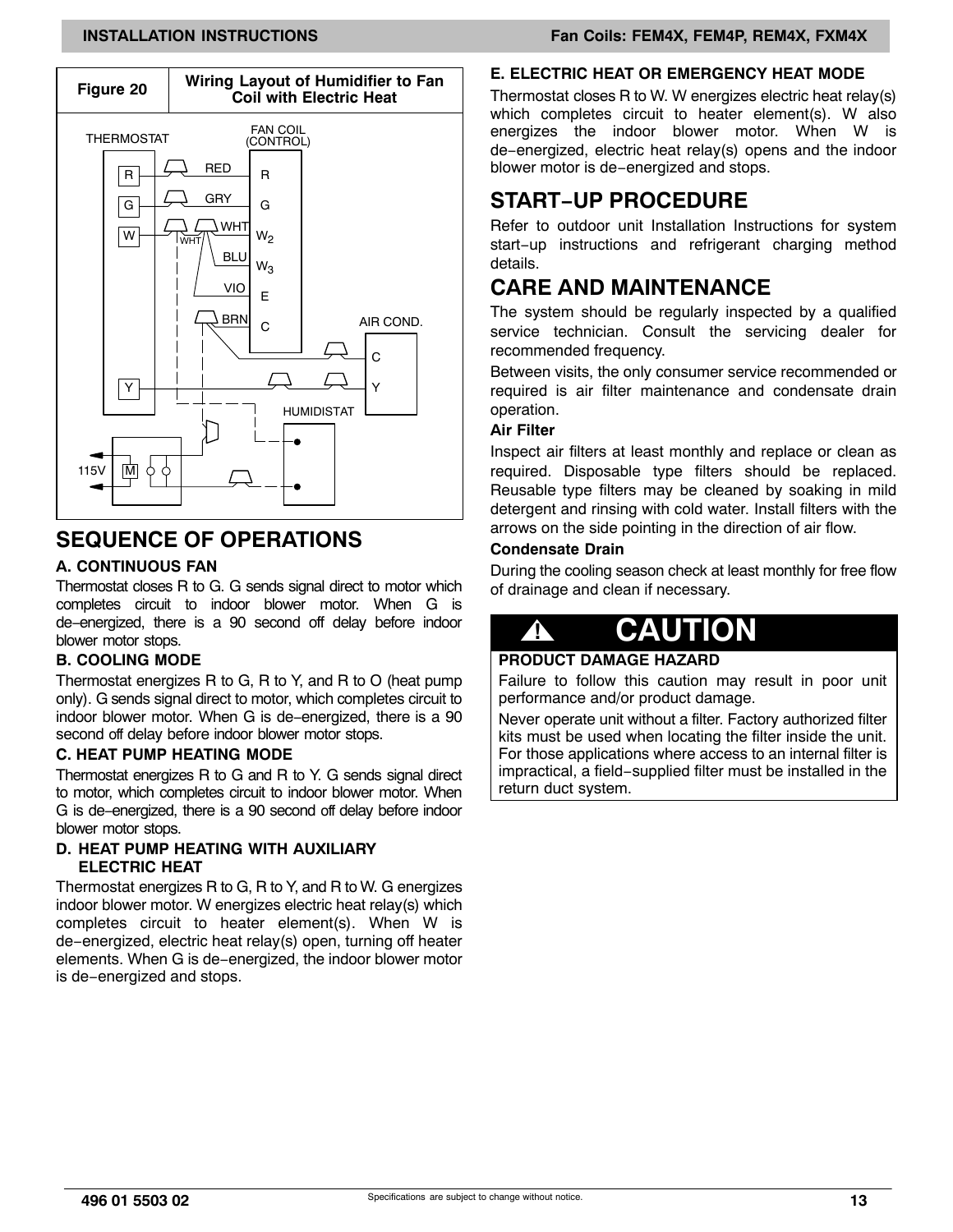|                         |                            | rable $1 -$ All now Terrormance (or $mf$ )<br><b>TOTAL STATIC (inches water column)</b> |      |                  |                  |      |                  |  |  |  |
|-------------------------|----------------------------|-----------------------------------------------------------------------------------------|------|------------------|------------------|------|------------------|--|--|--|
| <b>MODEL &amp; SIZE</b> | <b>BLOWER SPEED</b>        | 0.10                                                                                    | 0.20 | 0.30             | 0.40             | 0.50 | 0.60             |  |  |  |
|                         | Tap 5                      | 767                                                                                     | 739  | 702              | 669              | 620  | 565              |  |  |  |
|                         | Tap 4                      | 614                                                                                     | 569  | 534              | 486              | 436  | 398              |  |  |  |
| 1800                    | Tap3                       | 701                                                                                     | 660  | 616              | 581              | 537  | 499              |  |  |  |
|                         | Tap2                       | 614                                                                                     | 569  | 534              | 486              | 436  | 398              |  |  |  |
|                         | Tap 1                      | 410                                                                                     | 350  | $\overline{304}$ | 261              | 228  | $\overline{203}$ |  |  |  |
|                         | Tap 5                      | 969                                                                                     | 936  | 892              | 835              | 763  | 676              |  |  |  |
|                         | Tap 4                      | 826                                                                                     | 795  | 766              | 743              | 706  | 660              |  |  |  |
| FEM4P2400               | Tap 3                      | 826                                                                                     | 795  | 766              | $\overline{743}$ | 706  | 660              |  |  |  |
|                         | Tap 2                      | 701                                                                                     | 660  | 616              | 581              | 537  | 499              |  |  |  |
|                         | Tap 1                      | 617                                                                                     | 592  | 552              | 507              | 472  | 420              |  |  |  |
|                         | Tap 5                      | 965                                                                                     | 920  | 870              | 823              | 780  | 740              |  |  |  |
|                         | Tap 4                      | 820                                                                                     | 783  | 740              | 680              | 630  | $\overline{575}$ |  |  |  |
| FEM4X2400<br>REM4X2400  | Tap 3                      | 820                                                                                     | 783  | 740              | 680              | 630  | 575              |  |  |  |
|                         | Tap2                       | 720                                                                                     | 655  | 610              | 555              | 485  | 450              |  |  |  |
|                         | Tap 1                      | 716                                                                                     | 600  | 540              | 495              | 430  | 328              |  |  |  |
|                         | Tap 5                      | 1108                                                                                    | 1090 | 1065             | 1034             | 1009 | 974              |  |  |  |
|                         | Tap 4                      | 1026                                                                                    | 1000 | 969              | 938              | 899  | 865              |  |  |  |
| 3000                    | Tap 3                      | 1026                                                                                    | 1000 | 969              | 938              | 899  | 865              |  |  |  |
|                         | Tap 2                      | 909                                                                                     | 873  | 842              | 799              | 762  | 724              |  |  |  |
|                         | Tap 1                      | 825                                                                                     | 795  | 757              | $\overline{722}$ | 674  | 634              |  |  |  |
|                         | Tap 5                      | 1301                                                                                    | 1276 | 1245             | 1218             | 1176 | 1121             |  |  |  |
|                         | Tap 4                      | 1227                                                                                    | 1191 | 1169             | 1143             | 1105 | 1074             |  |  |  |
| 3600                    | $\overline{\text{Tap}}\,3$ | 1227                                                                                    | 1191 | 1169             | 1143             | 1105 | 1074             |  |  |  |
|                         | Tap 2                      | 1087                                                                                    | 1062 | 1030             | 1001             | 966  | 930              |  |  |  |
|                         | Tap 1                      | 1026                                                                                    | 1000 | 969              | 938              | 899  | 865              |  |  |  |
|                         | Tap 5                      | 1560                                                                                    | 1544 | 1507             | 1464             | 1424 | 1358             |  |  |  |
|                         | Tap 4                      | 1419                                                                                    | 1397 | 1358             | 1320             | 1279 | 1239             |  |  |  |
| 4200                    | Tap 3                      | 1419                                                                                    | 1397 | 1358             | 1320             | 1279 | 1239             |  |  |  |
|                         | Tap2                       | 1249                                                                                    | 1220 | 1184             | 1142             | 1093 | 1052             |  |  |  |
|                         | Tap 1                      | 1242                                                                                    | 1205 | 1158             | 1110             | 1069 | 1026             |  |  |  |
|                         | Tap 5                      | 1743                                                                                    | 1712 | 1679             | 1642             | 1610 | 1574             |  |  |  |
|                         | Tap 4                      | 1669                                                                                    | 1634 | 1599             | 1564             | 1531 | 1499             |  |  |  |
| 4800                    | Tap 3                      | 1669                                                                                    | 1634 | 1599             | 1564             | 1531 | 1499             |  |  |  |
|                         | Tap 2                      | 1452                                                                                    | 1413 | 1377             | 1339             | 1308 | 1271             |  |  |  |
|                         | Tap 1                      | 1300                                                                                    | 1256 | 1221             | 1182             | 1142 | 1101             |  |  |  |
|                         | Tap 5                      | 1897                                                                                    | 1867 | 1836             | 1808             | 1774 | 1736             |  |  |  |
|                         | Tap 4                      | 1817                                                                                    | 1785 | 1757             | 1724             | 1693 | 1655             |  |  |  |
| 6000                    | Tap 3                      | 1817                                                                                    | 1785 | 1757             | 1724             | 1693 | 1655             |  |  |  |
|                         | Tap 2                      | 1657                                                                                    | 1621 | 1589             | 1557             | 1518 | 1474             |  |  |  |
|                         | Tap 1                      | 1443                                                                                    | 1412 | 1377             | 1332             | 1286 | 1243             |  |  |  |

# **FEM / REM AIRFLOW PERFORMANCE TABLES**

**Table 1 − Airflow Performance (CFM)**

 $\Box$  - Airflow outside 450 cfm/ton.

**NOTES:**

1. Airflow based upon dry coil at 230v with factory−approved filter and electric heater (2 element heater sizes 1800 through 3600, 3 element heater sizes 4200 through 6000). For FEM4X, FEM4P, and REM4X models, airflow at 208 volts is approximately the same as 230 volts because the ECM motor is a constant torque motor. The torque doesn't drop off at the speeds the motor operates.

2. To avoid potential for condensate blowing out of drain pan prior to making drain trap:

Return static pressure must be less than 0.40 in. wc. Horizontal applications of 4200 - 6000 sizes must have supply static greater than 0.20 in. wc.

3. Airflow above 400 cfm/ton on 4800 − 6000 size could result in condensate blowing off coil or splashing out of drain pan.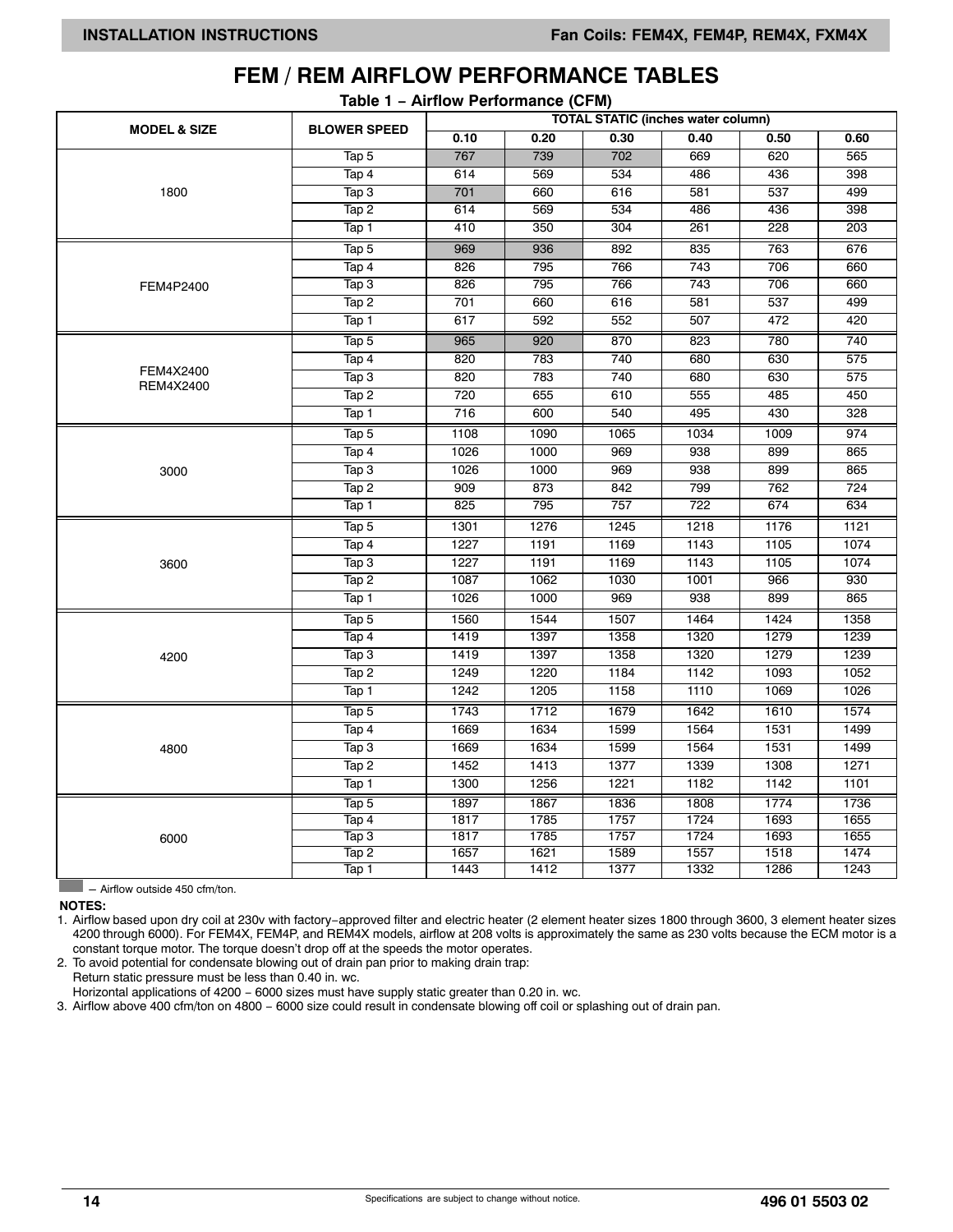| FXM AIRFLOW PERFORMANCE - CFM at a given Speed and Static reading |                                          |                  |      |      |      |      |      |  |  |  |
|-------------------------------------------------------------------|------------------------------------------|------------------|------|------|------|------|------|--|--|--|
| Measured Static Pressure, inlet to outlet (inches water column)   |                                          |                  |      |      |      |      |      |  |  |  |
| Model                                                             | <b>Blower Speed</b>                      | 0.10             | 0.20 | 0.30 | 0.40 | 0.50 | 0.60 |  |  |  |
|                                                                   | $\overline{\textsf{I}}$ ap 5             | 776              | 745  | 696  | 660  | 609  | 572  |  |  |  |
|                                                                   | $\overline{\textsf{Tap 4}}$              | 683              | 644  | 589  | 548  | 494  | 461  |  |  |  |
| FXM4X1800                                                         | $\overline{\text{Iap 3}}$                | 683              | 644  | 589  | 548  | 494  | 461  |  |  |  |
|                                                                   | Tap 2                                    | 631              | 563  | 500  | 443  | 409  | 361  |  |  |  |
|                                                                   | Tap 1                                    | 625              | 524  | 457  | 417  | 367  | 319  |  |  |  |
|                                                                   | Tap 5                                    | 956              | 920  | 891  | 851  | 816  | 780  |  |  |  |
|                                                                   | $\overline{\textsf{Tap 4}}$              | $\overline{825}$ | 795  | 757  | 722  | 674  | 634  |  |  |  |
| FXM4X2400                                                         | $\mathsf{Tap} \, 3$                      | 825              | 795  | 757  | 722  | 674  | 634  |  |  |  |
|                                                                   | $\overline{\textsf{Tap 2}}$              | 726              | 695  | 635  | 598  | 543  | 509  |  |  |  |
|                                                                   | Tap 1                                    | 631              | 563  | 500  | 443  | 409  | 361  |  |  |  |
|                                                                   | Tap 5                                    | 1189             | 1151 | 1104 | 1050 | 1003 | 959  |  |  |  |
|                                                                   | Tap 4                                    | 1041             | 998  | 944  | 886  | 837  | 772  |  |  |  |
| FXM4X3000                                                         | $\overline{\textsf{Iap}}\,3$             | 1041             | 998  | 944  | 886  | 837  | 772  |  |  |  |
|                                                                   | Tap 2                                    | 924              | 876  | 817  | 752  | 704  | 660  |  |  |  |
|                                                                   | Tap 1                                    | 779              | 693  | 628  | 571  | 526  | 476  |  |  |  |
|                                                                   | Tap 5                                    | 1363             | 1332 | 1294 | 1253 | 1207 | 1157 |  |  |  |
|                                                                   | Tap 4                                    | 1237             | 1206 | 1160 | 1121 | 1070 | 1013 |  |  |  |
| FXM4X3600                                                         | $\mathsf{Tap} \, 3$                      | 1237             | 1206 | 1160 | 1121 | 1070 | 1013 |  |  |  |
|                                                                   | Tap 2                                    | 1095             | 1058 | 1007 | 951  | 888  | 824  |  |  |  |
|                                                                   | Tap 1                                    | 1014             | 885  | 773  | 673  | 609  | 549  |  |  |  |
|                                                                   | Tap 5                                    | 1519             | 1490 | 1454 | 1419 | 1379 | 1332 |  |  |  |
|                                                                   | Tap 4                                    | 1437             | 1403 | 1366 | 1333 | 1294 | 1245 |  |  |  |
| FXM4X4200                                                         | Tap 3                                    | 1437             | 1403 | 1366 | 1333 | 1294 | 1245 |  |  |  |
|                                                                   | $\overline{\textsf{Tap 2}}$              | 1257             | 1226 | 1191 | 1141 | 1090 | 1033 |  |  |  |
|                                                                   | Tap 1                                    | 1237             | 1206 | 1160 | 1121 | 1070 | 1013 |  |  |  |
|                                                                   | Tap 5                                    | 1757             | 1725 | 1693 | 1653 | 1614 | 1576 |  |  |  |
|                                                                   | $\overline{\textsf{Tap 4}}$              | 1664             | 1626 | 1593 | 1552 | 1517 | 1477 |  |  |  |
| FXM4X4800                                                         | $\overline{\textsf{Tap}}\hspace{0.5mm}3$ | 1664             | 1626 | 1593 | 1552 | 1517 | 1477 |  |  |  |
|                                                                   | Tap 2                                    | 1459             | 1420 | 1379 | 1336 | 1298 | 1259 |  |  |  |
|                                                                   | Tap 1                                    | 1301             | 1241 | 1195 | 1150 | 1102 | 1039 |  |  |  |
|                                                                   | $\overline{\textsf{Iap 5}}$              | 2030             | 1995 | 1961 | 1927 | 1888 | 1842 |  |  |  |
|                                                                   | $\overline{\textsf{Tap 4}}$              | 1811             | 1775 | 1740 | 1703 | 1664 | 1613 |  |  |  |
| FXM4X6000                                                         | Тар З                                    | 1811             | 1775 | 1740 | 1703 | 1664 | 1613 |  |  |  |
|                                                                   | Tap 2                                    | 1665             | 1632 | 1593 | 1556 | 1507 | 1453 |  |  |  |
|                                                                   | Tap 1                                    | 1462             | 1418 | 1371 | 1327 | 1278 | 1228 |  |  |  |

**NOTES:**

1. Airflow based upon dry coil at 230v with factory approved filter and electric heater (2 element heater sizes 1800 through 3600, 3 element heater sizes 4200 through

6000).<br>2. Airflow Airflow at 208 volts is approximately the same as 230 volts because the ECM motor is a constant torque motor. The torque doesn't drop off at the speeds the motor operates.

3. To avoid potential for condensate blowing out of drain pan prior to making drain trap: Return static pressure must be less than 0.40 in. wc. Horizontal

applications of 4200 – 6000 sizes must have supply static greater than 0.20 in. wc.<br>4. Airflow above 400 cfm/ton on 4800 – 6000 size could result in condensate blowing off coil or splashing out of drain pan.<br>5. Not recomme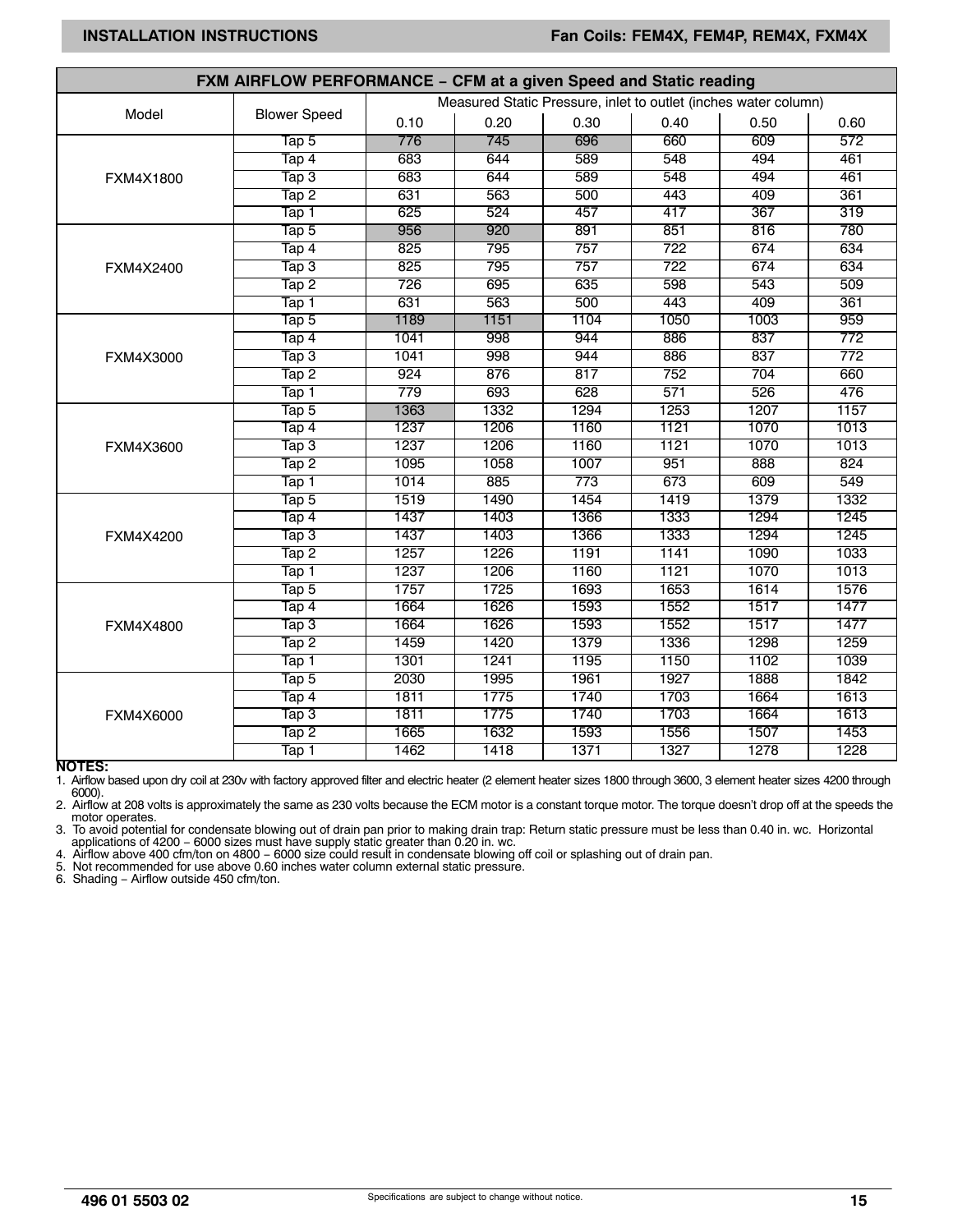#### **Table 2 − Air Delivery Performance Correction Component Pressure Drop (in. wc) at Indicated Airflow (Dry to Wet Coil)**

|                   | <b>CFM</b>               |       |                          |       |                          |       |                          |                          |                          |                          |       |                          |       |       |                          |                          |
|-------------------|--------------------------|-------|--------------------------|-------|--------------------------|-------|--------------------------|--------------------------|--------------------------|--------------------------|-------|--------------------------|-------|-------|--------------------------|--------------------------|
| <b>UNIT SIZE</b>  | 500                      | 600   | 700                      | 800   | 900                      | 1000  | 1100                     | 1200                     | 1300                     | 1400                     | 1500  | 1600                     | 1700  | 1800  | 1900                     | 2000                     |
| 18                | 0.034                    | 0.049 | 0.063                    |       | $\overline{\phantom{a}}$ |       | __                       | __                       | __                       | $\overline{\phantom{a}}$ | _     |                          | _     | __    | _                        | $\overline{\phantom{a}}$ |
| FEM4P24           |                          | 0.049 | 0.063                    | 0.076 | 0.089                    |       | _                        |                          | $\overline{\phantom{a}}$ | $\overline{\phantom{a}}$ |       | $\overline{\phantom{a}}$ | _     | __    | -                        | $\overline{\phantom{a}}$ |
| FEM4X24 & REM4X24 |                          | 0.026 | 0.038                    | 0.049 | 0.059                    |       |                          |                          |                          |                          | _     |                          |       |       |                          |                          |
| <b>FXM4X24</b>    | 0.016                    | 0.027 | 0.038                    | 0.049 | 0.059                    |       | __                       |                          | __                       | $\overline{\phantom{a}}$ | _     | ___                      |       | __    |                          | $\overline{\phantom{a}}$ |
| 30                | $-$                      | _     |                          | 0.049 | 0.059                    | 0.070 | 0.080                    |                          | __                       | __                       | __    |                          |       |       |                          |                          |
| 36                |                          | _     | -                        |       |                          | 0.070 | 0.080                    | 0.090                    | 0.099                    | $\overline{\phantom{a}}$ | _     |                          |       |       |                          |                          |
| FXM4X36           | __                       | _     | -                        | __    |                          | 0.055 | 0.064                    | 0.073                    | 0.081                    |                          |       |                          |       |       |                          | $\overline{\phantom{a}}$ |
| 42                | $\overline{\phantom{a}}$ | _     | __                       | __    | $\overline{\phantom{a}}$ |       | $\overline{\phantom{a}}$ | 0.049                    | 0.056                    | 0.063                    | 0.070 |                          |       |       |                          |                          |
| 48                | $-$                      |       | $\overline{\phantom{a}}$ |       |                          |       | $\overline{\phantom{a}}$ | __                       |                          | 0.063                    | 0.070 | 0.076                    | 0.083 | 0.090 | $\overline{\phantom{a}}$ | $\overline{\phantom{a}}$ |
| FXM4X48           | __                       | _     |                          | __    | $\overline{\phantom{a}}$ | _     |                          |                          | _                        | 0.038                    | 0.043 | 0.049                    | 0.054 | 0.059 |                          |                          |
| 60                |                          |       |                          |       |                          |       | _                        | $\overline{\phantom{a}}$ | $\overline{\phantom{a}}$ |                          |       | 0.049                    | 0.054 | 0.059 | 0.065                    | 0.070                    |
| <b>FXM4X60</b>    | __                       | _     |                          | __    | $\overline{\phantom{a}}$ | __    |                          |                          |                          | _                        |       | 0.027                    | 0.031 | 0.035 | 0.039                    | 0.043                    |

#### **Table 3 − Electric Heater Static Pressure Drop (in. wc)**

|                                  | FEM4X, FEM4P, REM4X<br>1800 - 3600 |                                                                |                                  | FEM4X, FEM4P, REM4X<br>$4200 - 6000$ |                                                                |
|----------------------------------|------------------------------------|----------------------------------------------------------------|----------------------------------|--------------------------------------|----------------------------------------------------------------|
| <b>HEATER</b><br><b>ELEMENTS</b> | kW                                 | <b>EXTERNAL STATIC</b><br><b>PRESSURE</b><br><b>CORRECTION</b> | <b>HEATER</b><br><b>ELEMENTS</b> | kW                                   | <b>EXTERNAL STATIC</b><br><b>PRESSURE</b><br><b>CORRECTION</b> |
| Ω                                |                                    | $+.02$                                                         |                                  |                                      | $+.04$                                                         |
|                                  | 3, 5                               | $+.01$                                                         | ົ                                | 8, 10                                | $+.02$                                                         |
| o                                | 8, 10                              | ი                                                              | 3                                | 9, 15                                |                                                                |
| З                                | 9, 15                              | $-.02$                                                         |                                  | 20                                   | $-.02$                                                         |
| 4                                | 20                                 | $-.04$                                                         | 6                                | 18, 24, 30                           | $-.10$                                                         |